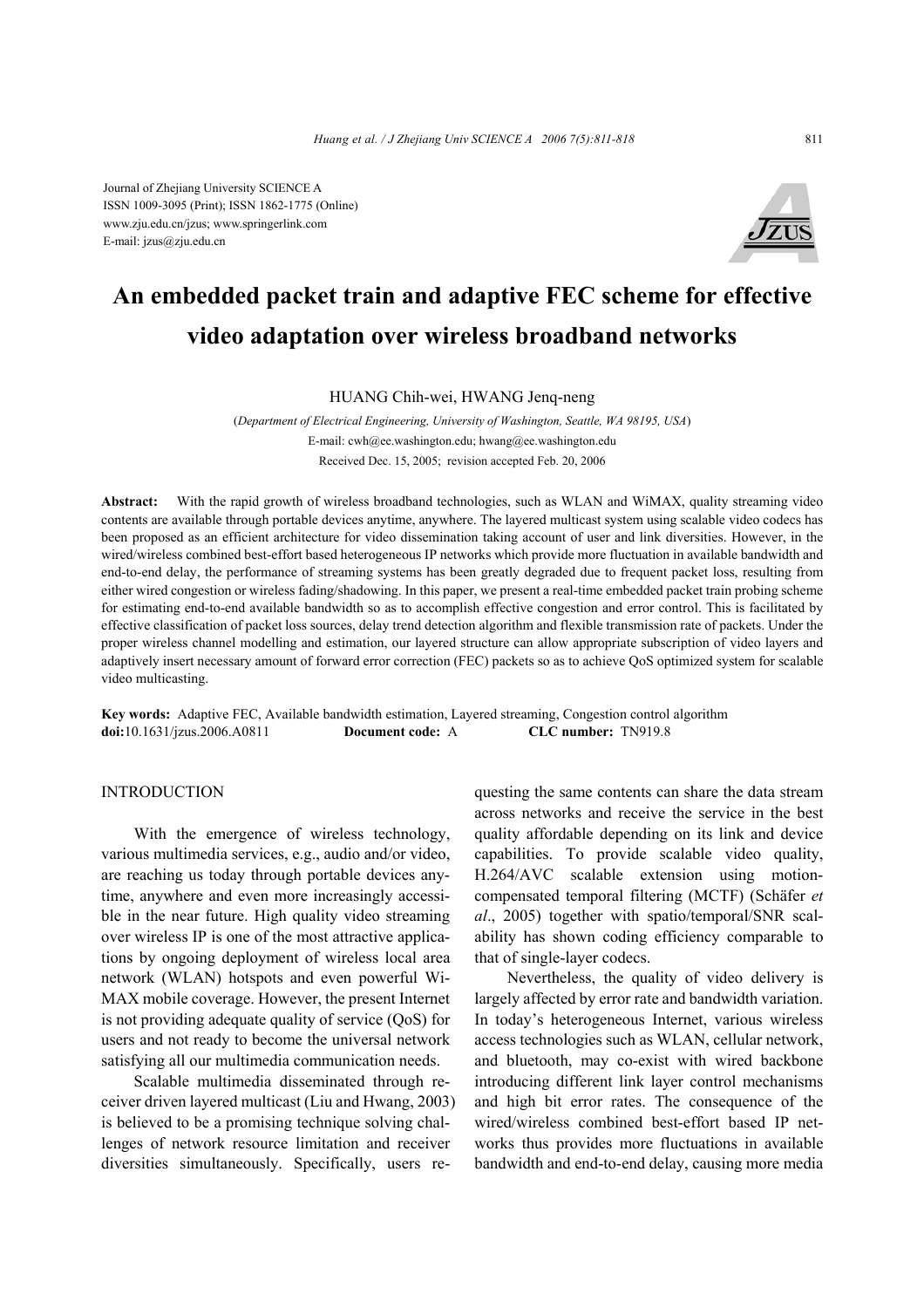decoding degradations.

To overcome these preblems, there are two approaches main to achieving end-to-end QoS support: network centric and end-system centric (Zhang *et al*., 2005). A network centric approach provides prioritized services to different traffic classes in networking equipments between senders and receivers. Representative proposals are DiffServe networks on top of conventional IP as well as 802.11e and WiMAX for wireless environments. An end-system centric method instead depends solely on senders and receivers and performs congestion and error control to maintain most media quality. For example, Tan and Zakhor (2001) proposed a layered FEC scheme for layered video multicast using equation based rate control. In (Hsiao *et al*., 2005a), the amount of transmitted FEC is further decided by modelled wireless channel estimation. A new end-system driven solution featuring embedded probing is proposed in this paper for more flexible layer construction and subscription while being reliable in diverse channel conditions. Through effective integration of packet loss classification, effective probing, congestion control via layered structure, and packet level FEC, our proposed system is specially designed for wired/wireless layered multicast applications considering scalable extension of H.264/AVC. Simulation results show optimal video quality can be sustained throughout changing network condition and different users based on our flexible structure. The optimality comes from the best trade-off between number of video layers subscription and number of additional FEC packets insertion to simultaneously satisfy the estimated available bandwidth and the estimated wireless channel error condition.

The paper is organized as follows: Section 2 addresses some existing research works related to our proposed system. We then introduce our proposed architecture in Section 3. Section 4 discusses the simulations and results, followed by the conclusion in Section 5.

#### EXISTING RELEVANT RESEARCH

Packet loss is one of the most damaging factors in multimedia networking. It can be due to wired network congestion or wireless fading/shadowing. These two losses should be handled differently to achieve effective QoS performance. We will start with some discussions on congestion control, and then error control.

#### **Congestion control and delay trend model**

For end-to-end QoS, congestion control is one of the important tasks required at end-systems. Basically, end-systems adjust data rates according to observed network conditions, i.e., packet loss and delay statistics. TCP transport protocol is a typical example. However, the long delay created by retransmission used in TCP is not practical in multimedia applications, such as real-time streaming. Unlike TCP, many UDP control schemes widely used in multimedia communication try not to grab more channel shares than a TCP session under the same environment. TFRC (Floyd *et al*., 2000) is a well known equationbased protocol which manages to get smooth and accurate round trip time (RTT), though its RTT-biased result is arguably representing the actual data rate.

Available bandwidth estimation tools also play an important role for layered congestion control. Generally, receivers perform bandwidth detection before subscribing to a proper layer according to its estimated available bandwidth. PLM (Legout and Biersack, 2000) utilized packet pair for layered video streaming over fair scheduler networks. BIC (Liu *et al*., 2005) modified delay trend detection from Pathload (Jain and Dovrolis, 2002) for a receiver-driven layered multicast protocol, and proposed an effective probing scheme with minimum additional network traffic for each receiver to subscribe to appropriate multicast group.

The delay trend model is proposed in BIC under first-in-first-out and fluid assumptions. In this method, if a stream is transmitted with data rate lower than or equal to that of the end-to-end available bandwidth, the relative one-way delay time of the received data packet stream at the receiver end will not show increasing trend. Although the fluctuating Internet traffic makes the delay trend detection of observed events more challenging, the BIC proposed a fullsearch scheme which can tolerate the traffic diversity.

## **Error control and wireless channel**

Due to the bursty nature of multi-channel wireless fading, packets can be lost at a much higher rate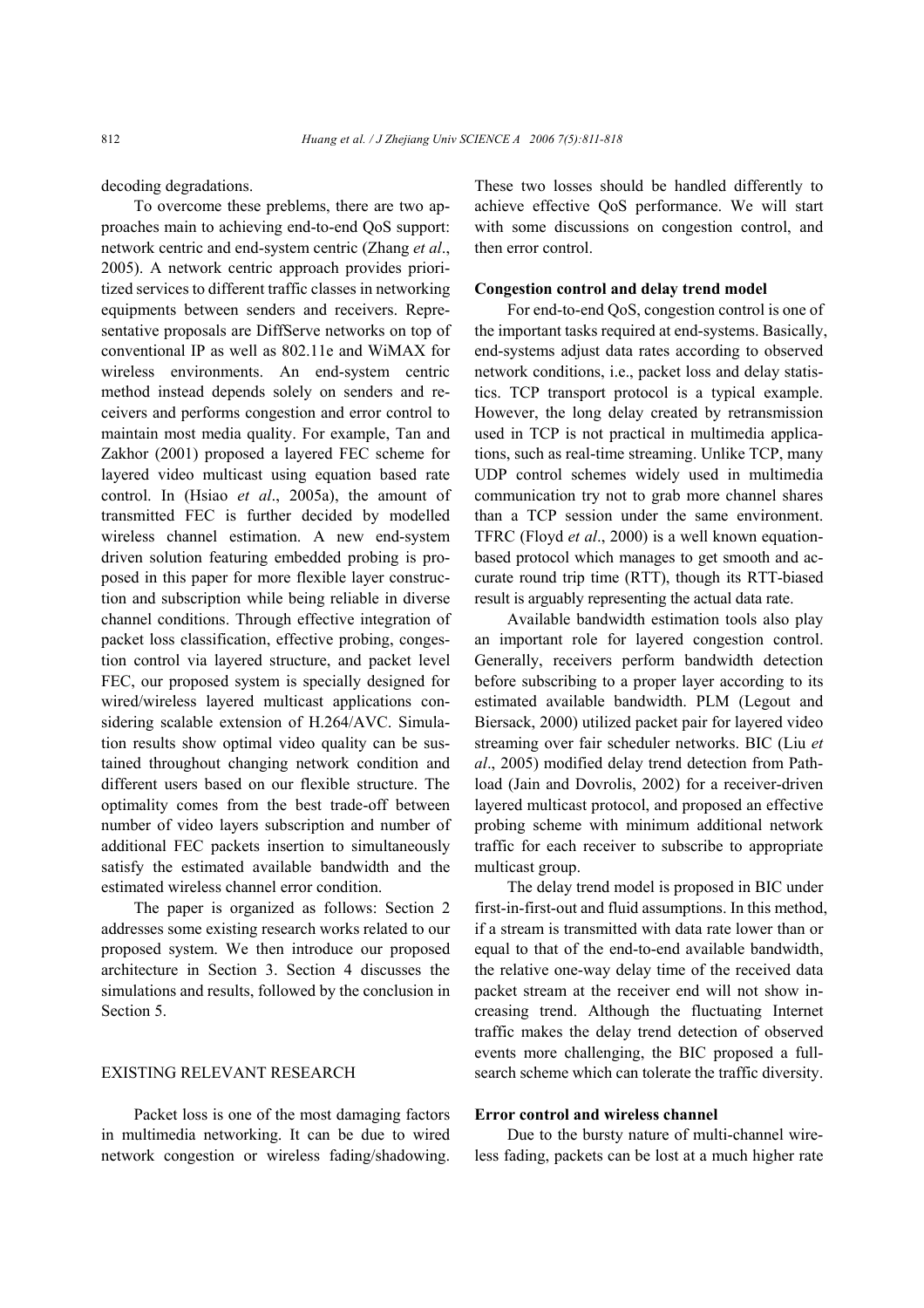than in wired channel. To provide error control, the packet level FEC erasure code (such as Reed-Solomon code) (Rizzo, 1997) has been proposed for error correction. Through adequate selection of (*n*,*k*) parameters based on desired protection level and affordable redundancy, the media stream can be decoded without error, as long as any subset of *k* or more packets in an *n*-packet block are successfully received. To efficiently decide the adequate error protection level, wireless channel error condition should be adaptively estimated. Gilbert/Elliot's two-state Markov model is commonly used to simulate the bit error rate resulting in the packet loss. This method can be approximated as a two-state Markov chain with parameters *p* and *q* representing transition probabilities from (packet) loss state to received state and from received state to loss state respectively. Thus, the steady state average packet loss rate  $p_{\text{L}}$  is:

$$
p_{\rm L} = \frac{q}{p+q}.\tag{1}
$$

The FEC decoding error rate,  $e_{\text{FEC}}$ , defined as the error rate of protected data, for a specific pair of *p*, *q* and (*n*, *k*) can be calculated using this model (Zhang *et al*., 2004) as:

$$
e_{\text{FEC},(n,k)} = \sum_{m=n-k+1}^{n} P(m,n),
$$
 (2)

$$
P(m,n) = \sum_{s=1}^{n-m+1} p_{\rm L} G(s) R(m,n-s+1), \tag{3}
$$

with

$$
G(s) = \begin{cases} 1, & \text{for } s = 1, \\ p(1-q)^{s-2}, & \text{for } s > 1, \end{cases}
$$
 (4)

$$
R(x, y) = \begin{cases} G(y), & \text{for } x = 1, \\ \sum_{s=1}^{y-x+1} g(s)R(x-1, y-s), & \text{for } 2 \le x \le y, \end{cases}
$$
 (5)  

$$
g(s) = \begin{cases} 1-p, & \text{for } s = 1, \\ p(1-q)^{s-2}, & \text{for } s > 1, \end{cases}
$$
 (6)

where  $p(m,n)$  is the probability of *m* lost packets out of *n* consecutive packets. Conclusively, the right amount of FEC packets can thus be decided assuming *p* and *q* estimated at receivers.

Along with error control, some actions need to

be taken to maintain the performance of congestion control protocol when it comes to wireless. Congestion control can only deal with congestion loss while error control is for wireless loss. Incorporating packet loss classification (PLC) into the control loop is one of the promising ways (Hsiao *et al*., 2005b) to improve the efficiency and is used in our paper to discriminate two loss sources.

## LAYERED FEC STRUCTURE WITH EMBEDDED PROBING

Fig.1 illustrates our proposed wired/wireless multicast system, where media quality degradation resulting from wireless loss is protected by adequate FEC erasure codes with embedded probing performed first to assure enough available bandwidth for redundancy and fair share with other sessions. The fundamental principle of this proposed system is the decoupling of several important modules (scalable video layer creation, PLC, bandwidth probing, adaptive FEC insertion) and conduct an effective integrated trade-off analysis to reach optimal number of video layers and FEC protection levels under all the resource constraints.



**Fig.1 System diagram** 

#### **Layered structure of scalable video**

Our scalable video is created by the MCTF scalable extension of H.264/AVC, which is an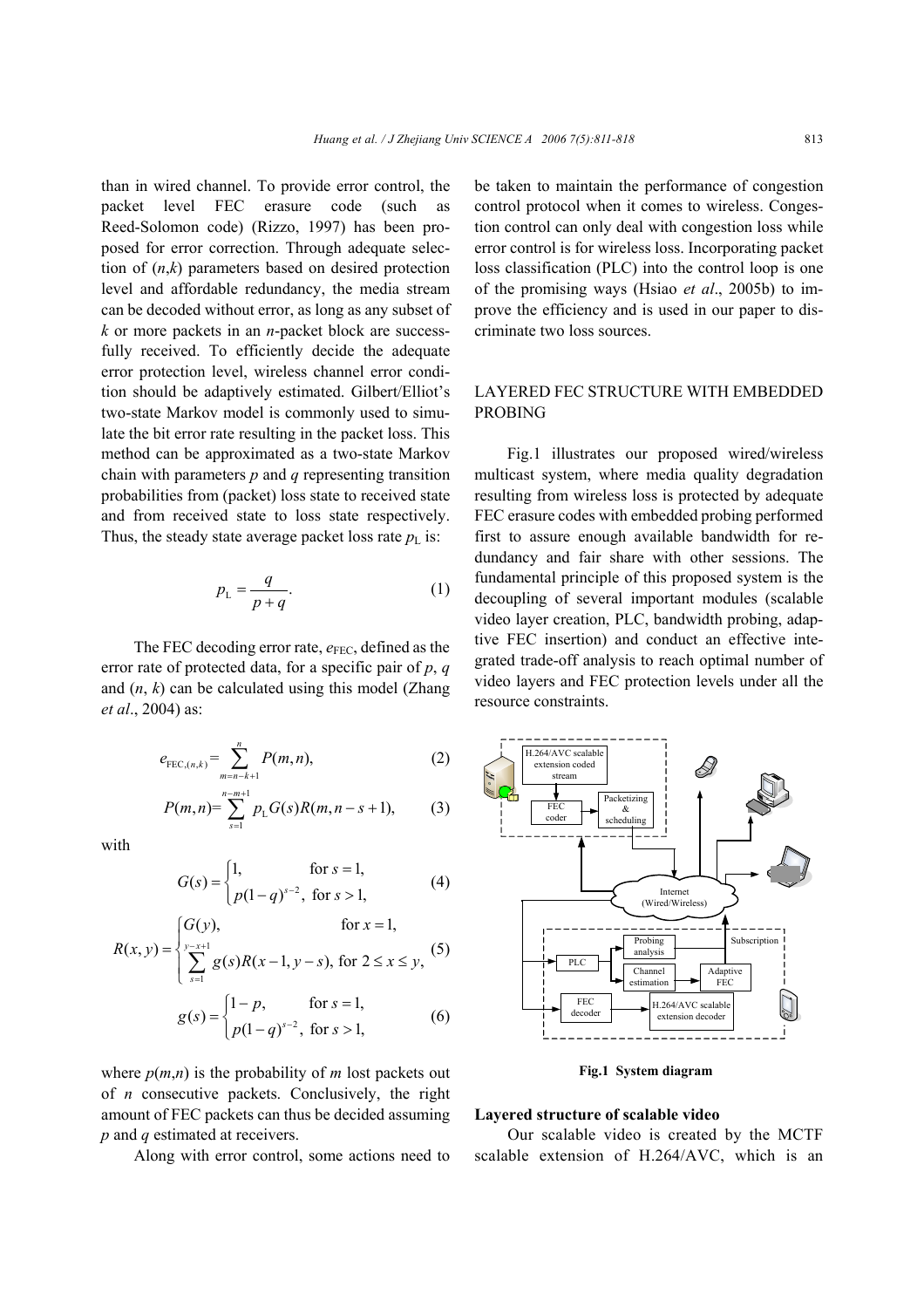emerging compression technology with coding efficiency comparable to that of the original H.264/AVC standard. With MCTF using lifting framework, temporal decomposition can be achieved nicely for SNR, temporal and spatial scalabilities. Aggregation and zero-padding of network abstraction units may need to compose packets in identical size when encoding FEC.

Video data and error protection codes are formatted in layers, where each layer is assigned to a multicast group (as shown in Fig.2) with rate  $r_{i,j}$ , *i* and *j* are indexes of video and FEC layers respectively. In this setup, layers with *j*=0 contain only video streams, otherwise *j* indicates level of protection for a specific *i*. There are totally *V* enhancement video layers and *F*  protection levels for every video layer.



**Fig.2 Rates of (***i***,***j***) in layers** 

To encode layered FEC, we decide feasible block parameters  $(n_{i,j},k_i)$  for video layer *i* through network analysis under the structure illustrated in Fig.3. During the process, target decoding error rates,  $e_{\text{FEC}}$ *i*, as well as  $k_i$  are set first, then the estimated *p*, *q* value sets representing wireless channel conditions are introduced into Eq.(2) for evaluating minimum  $n_{i,j}$ satisfying:



**Fig.3 Layered FEC structure** 

$$
e_{\text{FEC},(n_{i,j},k_i)} \leq e_{\text{FEC},i}.\tag{7}
$$

In other words, by modelling the network conditions using *F* number of *p*, *q* sets, we can derive the corresponding  $n_{i,j}$ ,  $j=1, \ldots, F$  in ascending order to generate *F* protection layers. In case we want to judge how many FEC layers to subscribe to after the whole scenario has been constructed, we can again choose a data layer *i*, plug in newly estimated *p*, *q*, find minimum  $n_{\text{new}}$  for Eq.(7) through the same process, and then pick *j* with  $n_{i,j}$  closest to but larger than  $n_{\text{new}}$ .

Regarding inter-layer dependency and protection levels for every layer, the overall data rate is:

$$
R_{v,f} = \sum_{i=0}^{v} \sum_{j=0}^{f} r_{i,j},
$$
 (8)

where  $\nu$  is the number of enhancement layers subscribed and *f*, being the same for every *i*, is the FEC layers requested. Unequal protection to different video layers is supported by different  $e_{\text{FEC},i}$ , not by *f*. For instance, under channel condition  $(p,q)=(0.8,0.2)$ , we preset  $e_{\text{FEC,0}}$ =0.01,  $e_{\text{FEC,5}}$ =0.01, and  $k_0$ = $k_5$ =8 resulting in  $n_0$ *j*=17 and  $n_5$ *j*=15. It also implies that a video layer requires all lower ones to be available for decoding (due to the cumulative layer structure of the adopted scalable codec), while not every sub-layer FEC is needed. Therefore, receivers acquire distinct video quality and amount of protection by subscribing to proper groups.

#### **Embedded probing**

To increase the data rate, either for more video data or for loss recovery, estimation of available bandwidth must be done in advance to prevent congestion. In contrast to BIC which requires specific synchronized and sequential scheduling for probing, we embed probing streams in regular ones through effective scheduling of packet transmission and take advantage of the fact that streaming systems usually have decoding buffer to tolerate some amount of delays. Moreover, the scheduling is receiver independent with no need to change all the time.

As shown in Fig.4 of our embedded probing, the stream is periodically separated into probing and regular intervals alternatingly with period *T*. The length of probing interval, *t*p, is further divided into certain uniform probing regions according to the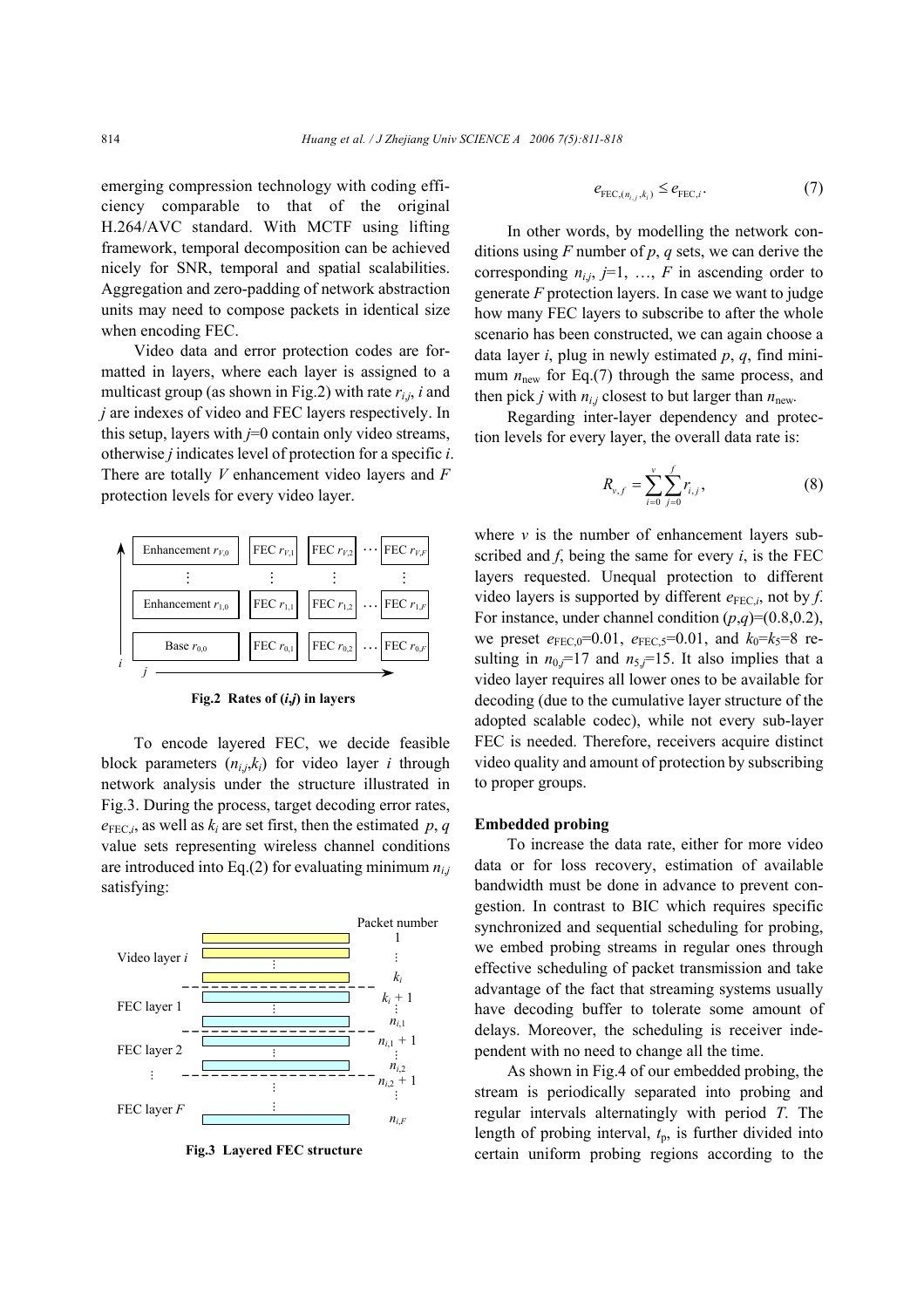number of possible layers to go to, e.g.,  $r_{p1}$  to  $r_{p4}$  in the figure. In each region, previously generated packets are delayed in transmission for the purpose of creating temporarily higher sending rate within a region.



At the receiver side, the interval and region a packet belongs to can be distinguished from its RTP timestamp; then fullsearch delay trend detection (Liu *et al*., 2005) is applied to packets in time slots at objective rates. Since 50 packets is the shortest effective length of probing streams in general cases (Liu, 2004), the duration of each probing region is set to be the time to send 50 packets in regular intervals of base layer  $(i, j)=(0, 0)$  and remains the same for every layer.

Other important facts are that the probing rate we are looking for is an aggregation rate  $R_{vf}$ , not  $r_{i,j}$ . The aggregation rates of all possible target subscriptions should be included in a probing interval. More details will be addressed in the next section.

#### **Quality optimization**

Users at the receiver end always expect better quality. Since packet loss in multimedia streaming, which means loss of data, causes more serious quality degradation than encoding quality loss, our endsystem design always fits recovery needs before trying to get more video data.

Given that the layered streams are ready at the server, what layers to subscribe to is based on three types of information: channel estimation (*p*,*q*), probing results (available bandwidth), and observed packet loss rates. Relying on PLC, we can continuously monitor  $\hat{p}$ ,  $\hat{q}$  (update every *T* seconds for enough samples) and congestion packet loss (update every second). Table 1 addresses all possible cases and reactions in our proposed architecture where five moves are allowed in the system. "−" means do not care because the rate is getting lower or low congestion loss is a must for a positive probing. Every time period *T*, receivers come out with a (*p*, *q*) pair, it is mapped to demand FEC, *j*, for current video layer *i* 

conditioning on Eq. $(7)$ . If the new *j* is larger than current *j*, we categorize it as "worse" in wireless condition. "Better" and "same" are defined analogously. For each condition, we increase FEC, decrease FEC, and change video quality accordingly taking into account the embedded probing results. For example, if the wireless channel is worse and probing for more FEC in the same video layer is failed, we go to path II with more FEC but less quality; if channel does not change and probing for higher rate at the same protection level is positive, it is time to subscribe more video contents. Fig.5 shows a partial view of Fig.2 with five single-step moving directions notated.

**Table 1 Possible system reactions** 

| $1.401C + 1.000101C + 1.0001C + 1.0001C$ |          |            |                |        |  |
|------------------------------------------|----------|------------|----------------|--------|--|
| Channel                                  | Probing  | Congestion | Action         | Action |  |
| estimation                               | result   | loss       |                | path   |  |
| Worse                                    | Positive |            | Increase FEC   |        |  |
|                                          | Negative | "High"     |                | Н      |  |
| <b>Better</b>                            |          |            | Decrease FEC   | Ш      |  |
| Same                                     | Positive |            | Change quality | IV     |  |
|                                          | Negative | High       |                | V      |  |



**Fig.5 Optimization paths** 

Therefore, only the paths involving higher rates, I and IV, need probing. If we allow two step jumps, *i* to *i*+2 and *j* to *j*+2, totally four probing rates are required in every probing interval. In layers *i*≠0 and *j*≠0, set every  $r_{p1}$  to  $r_{p4}$  at  $r_{i, i+1}$ ,  $r_{i, i+2}$ ,  $r_{i+1, i}$ , and  $r_{i+2, i}$  respectively. If *i*=0,  $r_{p3}$  and  $r_{p4}$  are  $r_{0,j}+r_{1,j}$ , and  $r_{0,j}+r_{1,j}+r_{2,j}$ . If *j*=0,  $r_{p1}$  and  $r_{p2}$  are  $r_{i,0} + r_{i,1}$ , and  $r_{i,0} + r_{i,1} + r_{i,2}$ . The aggregation rates of probing regions should match target rates. Depending on channel quality, end users select regions 1 and 2 or 3 and 4 for delay trend detection and make decisions to stay or take one of five moves accordingly. The only feedback information needed is the resulting change of layer subscription.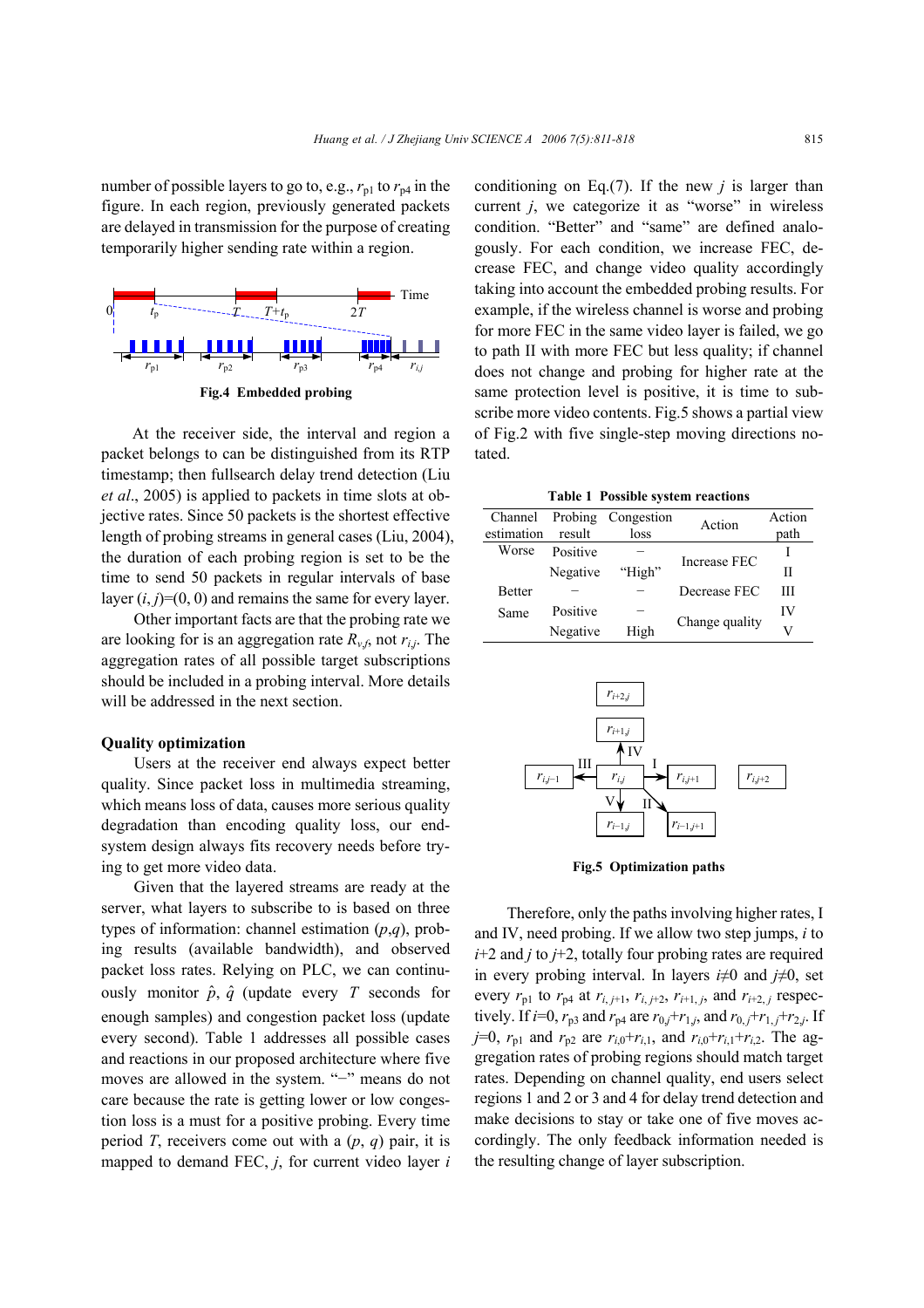#### SIMULATIONS

Two experiments were carried to evaluate our proposed architecture in the NS2 network simulator (http://www.isi.edu/nsnam/ns/). Using the topology of Fig.6, we first simulated the embedded probing mechanism under various conditions and then examined the overall layered multicast system in practical scenarios.



**Fig.6 The simulation topology** 

## **Embedded probing performance**

Conventionally, the target probing rate, which is higher than the current data rate, is attained by sending either dummy packets or, in layered multicast, upper layer packets to increase the overall data rate. The proposed embedded probing, making no change to the overall (long term) data rate to every receiver, may relax some congestion caused by the probing traffic, especially at the lower-than-current rate just before formatted target rate condition.

We first compared the performance in terms of one probe (a train of 50 packets) accuracy between embedded and extra-packet probing under fullsearch delay trend detection. In real-time applications probing tools are utilized for a quick decision for later compensation control schemes. Fig.6 shows all testing streams, Nodes 0 to 3, were 400 kbps probing at 500 kbps and performed a probing with threshold of 0.6 in each test. The cross traffic, Nodes 6 to 7, was configured at a constant bit rate (CBR) during one test along with random dithering. Differences between probing rate and available bandwidth were  $\pm 10$ , 25, 50, 100 kpbs using 100 tests for each rate difference. No wireless loss was introduced.

Fig.7 shows an example of probing and decision making of an embedded stream. The fluctuating curve is the actual available bandwidth calculated at the bottleneck queue. In this +50 case, average available bandwidth was 550 kbps (compared to 500 kbps probing rate). The probing began at the time of symbol "□" and ended in less than 0.5 s with a positive result indicated as "+", which was correct.



**Fig.7 A probing example** 

One-probe error rates are illustrated in Fig.8. Error rates decreased linearly when difference between available bandwidth and probing rate became larger. Also, the two methods performed very similarly. The embedded one was slightly better at  $\pm 10$ kbps and only 1% worse than extra-packet method after 50 kbps. In very close cases, such as 10 kpbs, high error rates could be expected due to the fluctuating nature of the Internet traffic although average available bandwidth was steady.



**Fig.8 One-probe error rates illustration** 

#### **System performance**

To evaluate the performance of the proposed system, we specified all parameters and created three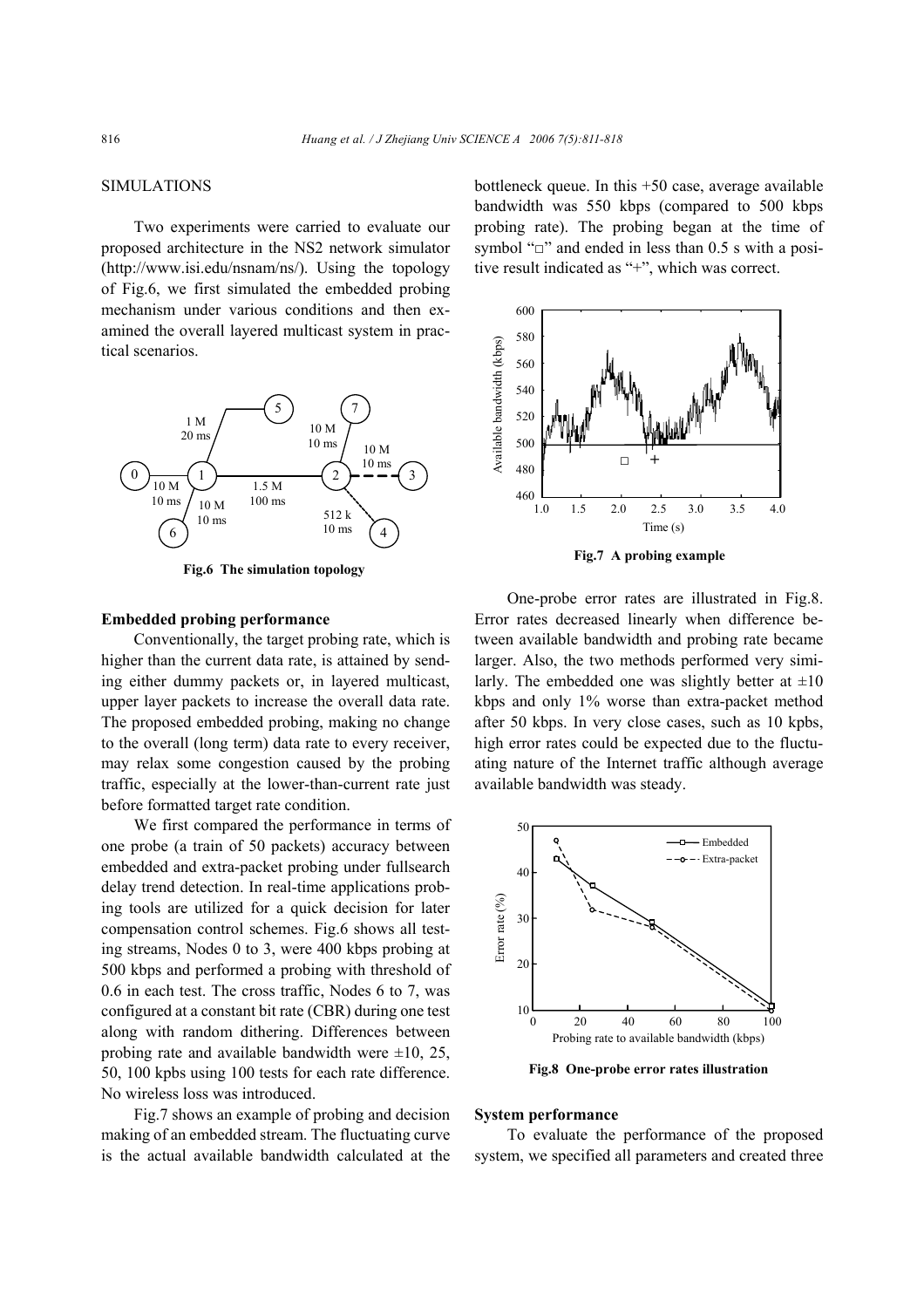scenarios. They were: (1) with CBR (same as in Section 4.1) cross traffic, but no wireless loss, (2) with CBR cross traffic, and fixed wireless model (*p*,*q*), and (3) with significant cross traffic and wireless channel variation.

We set 5 high quality video layers at cumulative rates 300 k, 500 k, 750 k, 1 M, and 1.2 M bps. Regarding FEC, Table 2 illustrates all details from (*p*,*q*) sets to resulting  $n_{ij}$ , where  $V=4$  and  $F=6$ . All layers were not necessarily to be of the same rate. In addition, two more thresholds for observed congestion,  $P_c$ , and wireless,  $P_w$ , loss rates were both 1%. The system will immediately go either lower layer or get more protection considering the last probing outcome, if observing loss rates are higher than thresholds. For probing, *T* was 10 s and 0.8 s for each region.

Table 2 The  $(p,q)$  sets and the resulting  $n_{i,j}$ 

|                    |       | $\mathfrak{D}$ | 3     | 4     | 5     | 6     |
|--------------------|-------|----------------|-------|-------|-------|-------|
| $P_{\rm L}$        | 3%    | $5\%$          | 10%   | 15%   | 20%   | 30%   |
| $\boldsymbol{p}$   | 0.97  | 0.95           | 0.90  | 0.85  | 0.80  | 0.70  |
| $\boldsymbol{q}$   | 0.03  | 0.05           | 0.10  | 0.15  | 0.20  | 0.30  |
| $e_{\text{FEC}.i}$ | 0.005 | 0.005          | 0.005 | 0.005 | 0.005 | 0.005 |
| $k_i$              | 8     | 8              | 8     | 8     | 8     | 8     |
| $n_{i,i}$          | 10    | 11             | 12    | 14    | 15    | 19    |
| $n_i/k_i$          | 1.250 | 1.375          | 1.500 | 1.750 | 1.875 | 2.375 |

In the first testing environment, cross traffic of 500 kbps was running from Node 6 to Node 7 (Fig.6). Therefore we expected that the available bandwidth at receiver Nodes 3, 4, 5 were around 1 M, 512 k, and 1 M. Fig.9 shows results at 750 k, 500 k, and 1 M



**Fig.9 Receiving rates under cross traffic and wireless loss**

respectively. Nodes 3 and 4 were on layers with rates closest to but no more than available bandwidth. Node 5 was right on the available bandwidth due to its more dedicated link. Also, we can see slight jitters of receiving rates as the result of embedded packet probing which are four regions per period.

The simulation setups for the second scenario are shown in Table 3. Still under 500 k cross traffic, we modelled the wireless links 2-3 and 2-4 with  $(p,q)=(0.85,0.09)$ , different from the constructing values shown in Table 2, and ran the model for 50 s. The decoding error rates  $e_{\text{FEC}}$  were both significantly lower than packet loss rates. In the last row,  $n_{ij}$  subscribed, 14, for Node 3 was actually larger than the desired value, 13, derived from estimated  $(\hat{p}, \hat{q})$ , due to the lack of  $n_i$   $=$ 13.

|  |  | Table 3 Results of wireless model $(p,q)=(0.85,0.09)$ |
|--|--|-------------------------------------------------------|
|  |  |                                                       |

| Parameter                 | Node 3         | Node 4         |
|---------------------------|----------------|----------------|
| (i,j)                     | (1, 4)         | (0, 3)         |
| $(\hat{p}, \hat{q})$      | (0.840, 0.089) | (0.838, 0.086) |
| $P_{\rm w}$               | 0.068          | 0.094          |
| $P_c$                     | 0.002          | 0              |
| $e_{\text{FEC}}$          | 0.0006         | 0.0012         |
| Average rate              | 822.7          | 404.2          |
| $n_{ij}$ ( <i>n</i> need) | 14(13)         | 12(12)         |

A full simulation of a series of subscription layers changes at Node 3 during critical network condition is shown in Fig.10. Besides the receiving data rate (solid line), available bandwidth (dotted line) started from 1 M, dropped to 600 k, then went up to 750 k. Average wireless loss (dashed line) increased from 3% to 10%. The 100 ms stream [ignored startup phase (Liu *et al.*, 2004)] starting from  $(i,j)=(3,1)$  reacted as follows:

(1) Dropped to  $(i,j)=(2,1)$  at the 28th second due to congestion loss.

(2) Dropped to  $(i,j)=(1,1)$  at the 35th second again due to congestion loss.

(3) Since  $(\hat{p}, \hat{q})$  had not been updated, automatically subscribed to one more FEC layer for  $(i,j)=(1,2)$  due to wireless loss and previous probing.

(4) Subscribed to layer (1,4) based on the new probing and  $(\hat{p}, \hat{q})$ .